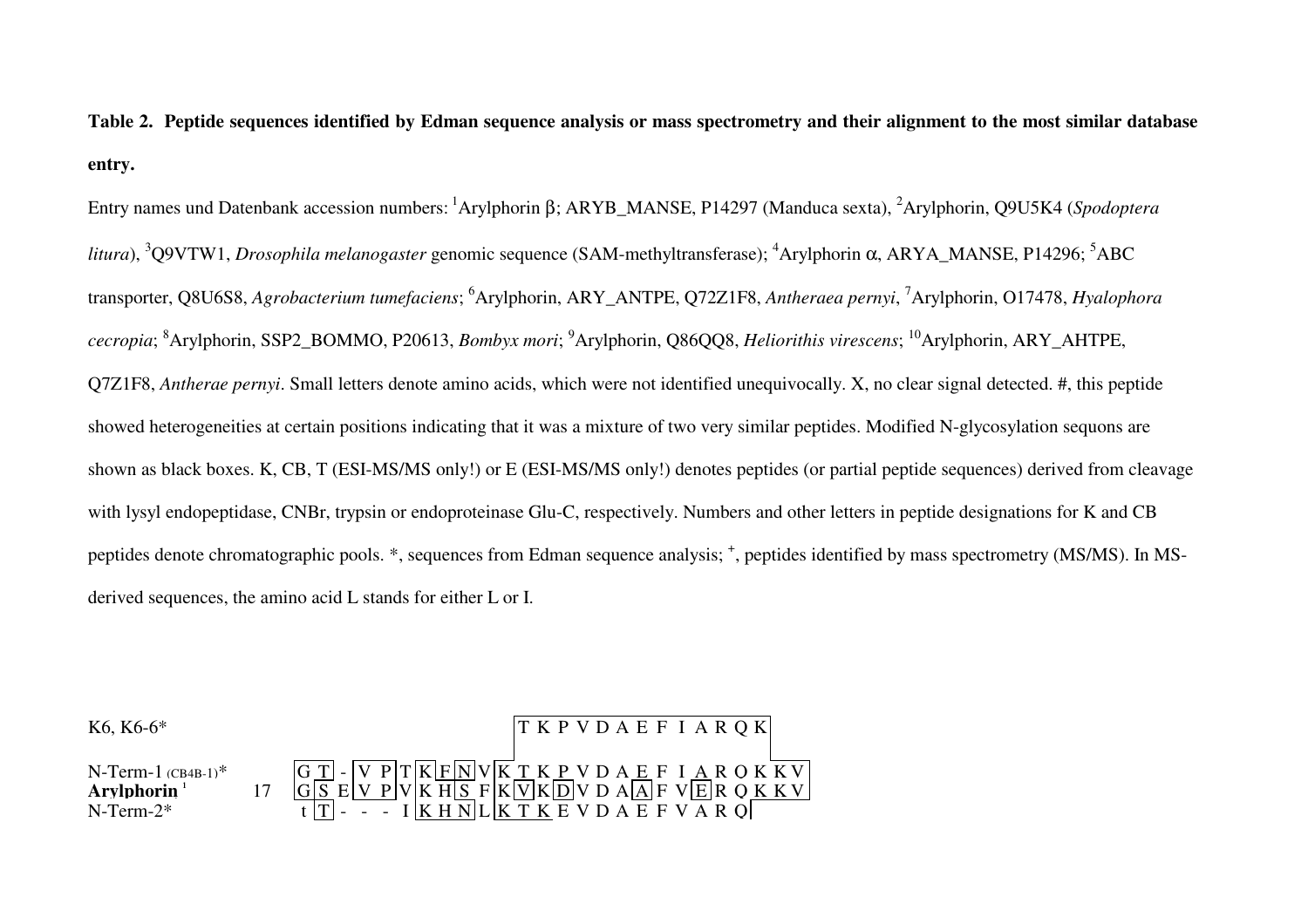

| $TA^{\dagger}$          |    |  |  |  |  | A V E D F L Q L Y R |  |
|-------------------------|----|--|--|--|--|---------------------|--|
| Arylphorin <sup>1</sup> | 78 |  |  |  |  | A V E E F L Q L Y R |  |

| $T6$ <sup>+</sup>       |    |  | Y F E L P T ALDF Y Q               |  |  |  |  |
|-------------------------|----|--|------------------------------------|--|--|--|--|
| Arylphorin <sup>9</sup> | 98 |  | $ Y $ A $ F $ M $ P$ T A L D F Y Q |  |  |  |  |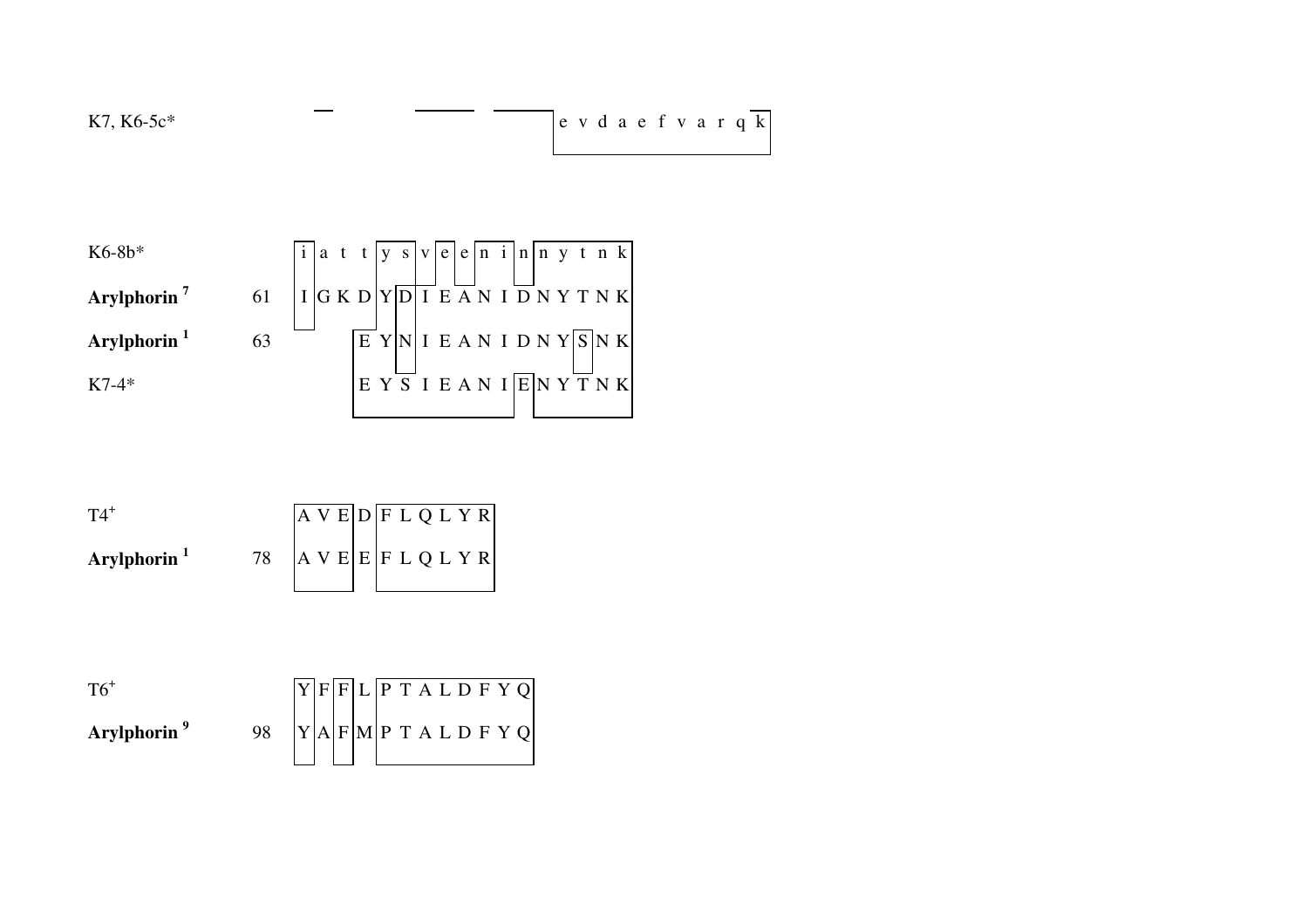| $CB3,4A-3*$             |  |  |  |  |  |  | g I   V L P A P Y E V   F   P Q Y F   V   N   X X L |
|-------------------------|--|--|--|--|--|--|-----------------------------------------------------|
| Arylphorin <sup>4</sup> |  |  |  |  |  |  | 156 G L V L P A P Y E V Y P Q Y F T N M E V         |

| $T11^+$                 |     |  |  |  |  |  |  |  |  | V F Y T N Y S N S L T Y P N D E  Q  R                                |
|-------------------------|-----|--|--|--|--|--|--|--|--|----------------------------------------------------------------------|
| Arylphorin <sup>4</sup> | 210 |  |  |  |  |  |  |  |  | $V F Y \overline{A} N Y S N S L S Y P N E E  E  R$                   |
| $T13^+$                 |     |  |  |  |  |  |  |  |  | $Y A \overline{N} Y S \overline{D} S L \overline{T} Y P N E E  S  R$ |

| $CB7A-1*$           |     | DELVKO                                                                                            |
|---------------------|-----|---------------------------------------------------------------------------------------------------|
| $CB5A*$             |     | $\overline{D} E L V K Q \overline{t} \overline{G} \overline{N} \overline{K} Y L Y K \overline{I}$ |
| Q9VTW1 <sup>3</sup> | 226 | D E L V M Q T  C  N K Y L  N V  I                                                                 |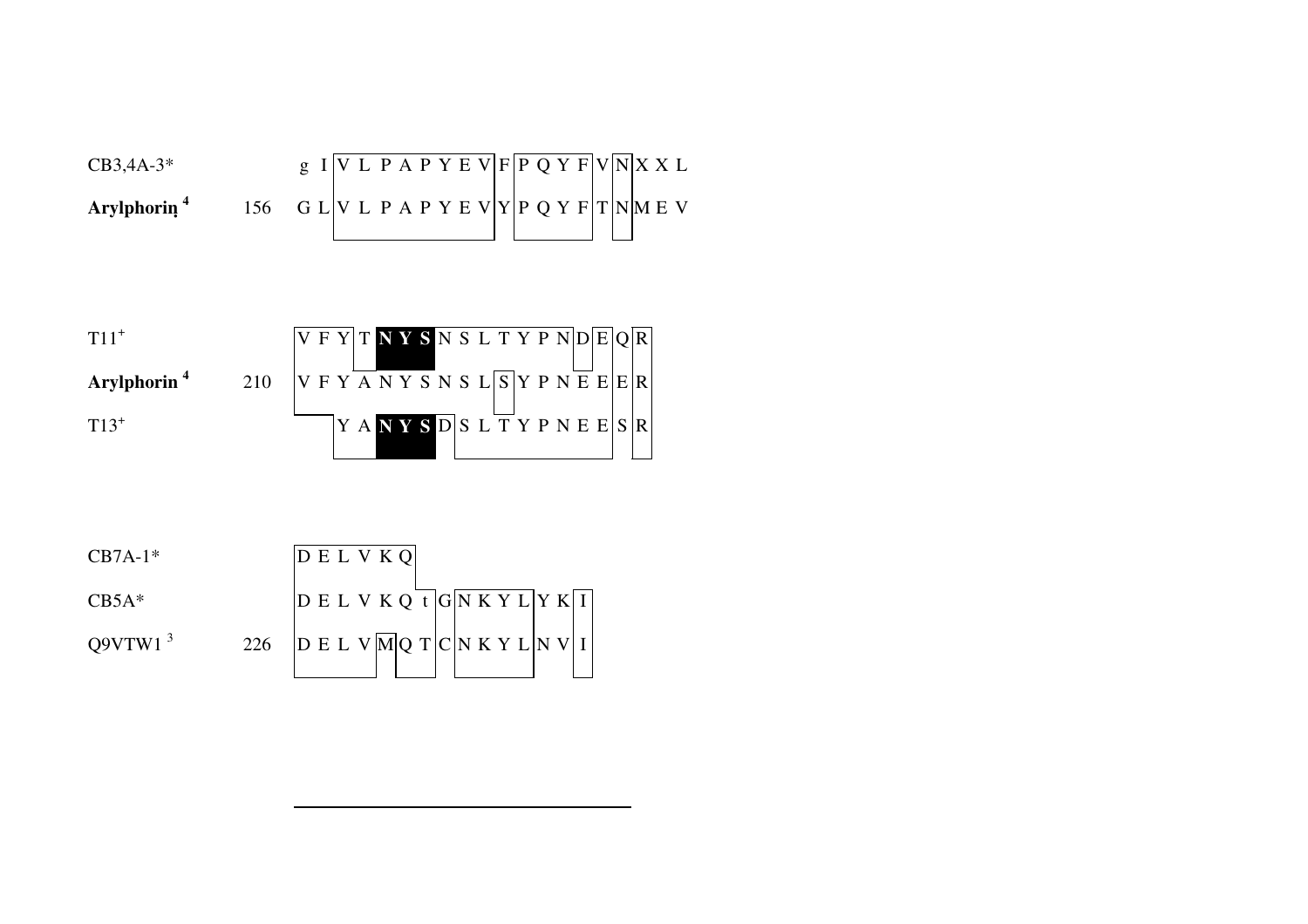

| T F L Q Y L Q K G H F K |
|-------------------------|
| T F F Q Y L Q S G H F K |
|                         |

| $T3^+$                  |                               | ALNFVGNYWQNNADLYSEEVTKDYQ |  |  |  |  |  |  |  |  |  |  |  |  |
|-------------------------|-------------------------------|---------------------------|--|--|--|--|--|--|--|--|--|--|--|--|
| Arylphorin <sup>8</sup> | 363 AINFVGNYWQDNADLYGEEVTKDYQ |                           |  |  |  |  |  |  |  |  |  |  |  |  |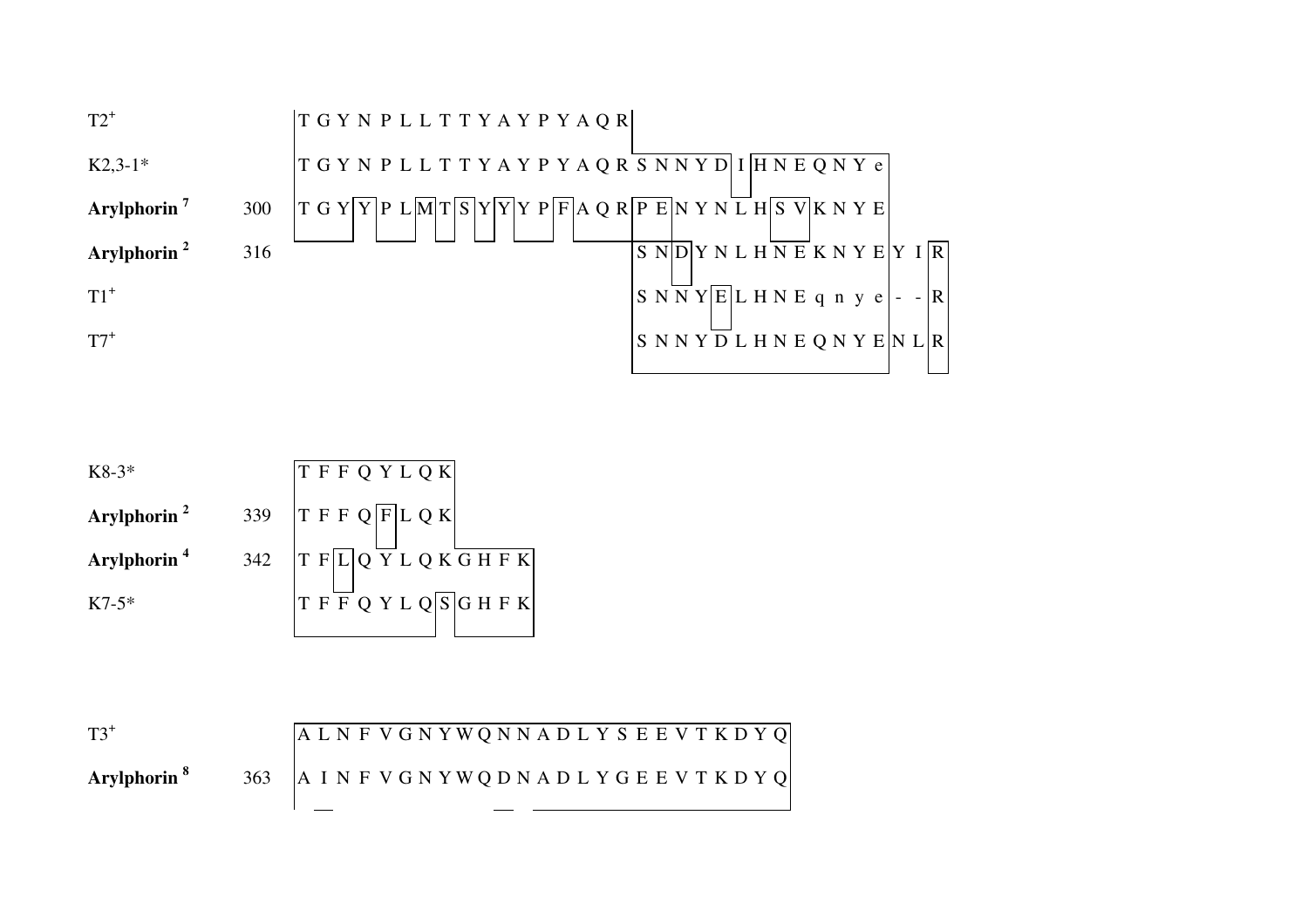

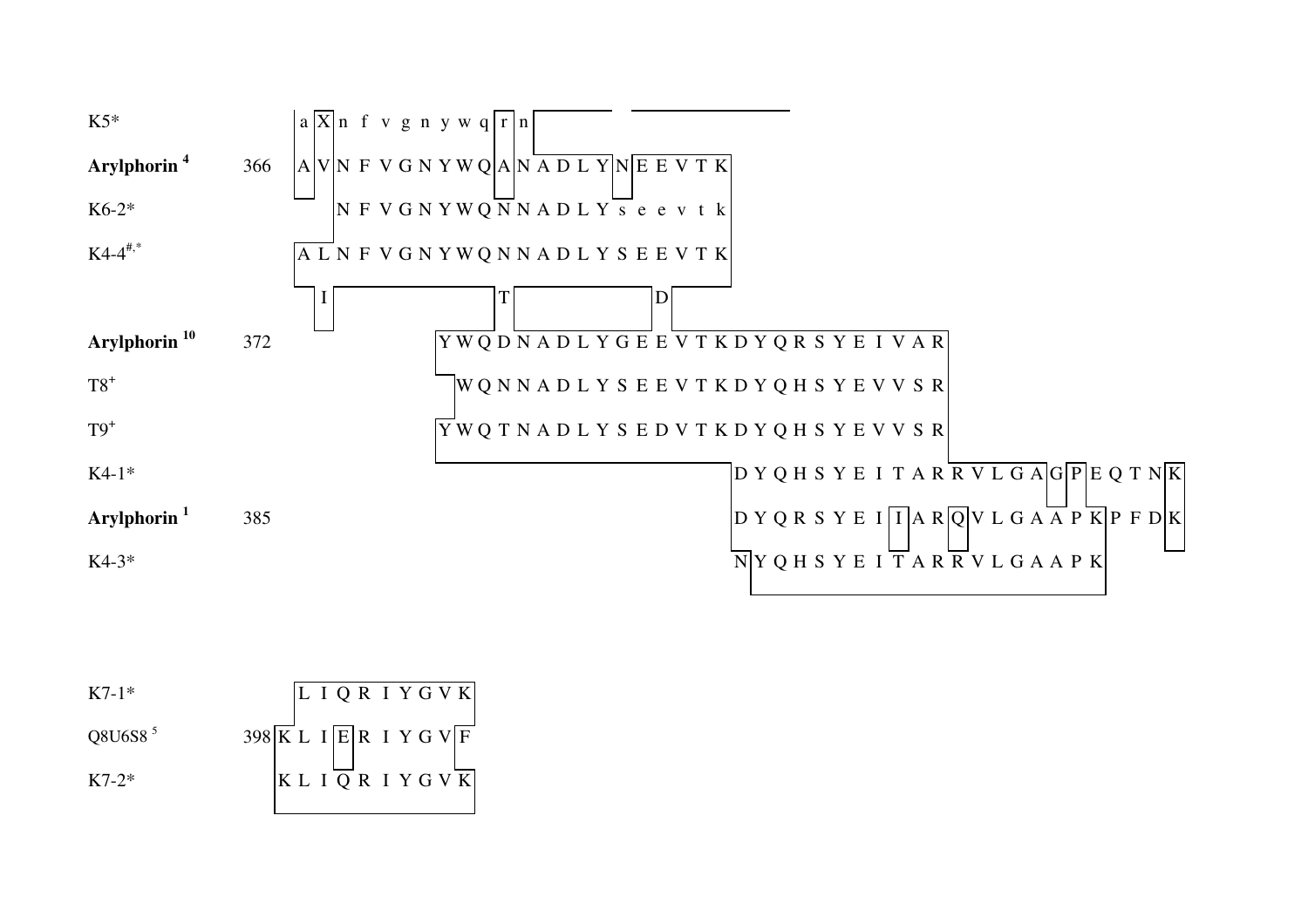|                         |  |  | Y L P S  S L D F Y  L T |  |  |  |  |  |
|-------------------------|--|--|-------------------------|--|--|--|--|--|
| Arylphorin <sup>4</sup> |  |  | S F I P S A L D F Y Q T |  |  |  |  |  |

| $K4-2*$                 |     |  | L V T Y F D Y Y D F X A T N K                         |  |  |  |  |  |                               |
|-------------------------|-----|--|-------------------------------------------------------|--|--|--|--|--|-------------------------------|
| Arylphorin <sup>6</sup> | 469 |  | $ L V T F F E Y Y D F\overline{D} \overline{A T N} T$ |  |  |  |  |  |                               |
| $K4-5*$                 |     |  |                                                       |  |  |  |  |  | L V T Y F D Y F D F X I T N K |
| $T14^+$                 |     |  | L V T Y F D Y F D F N I T N K                         |  |  |  |  |  |                               |

| $K8-2*$                 |     |  |  |  |  | S E V S T D A V F K       |
|-------------------------|-----|--|--|--|--|---------------------------|
| Arylphorin <sup>2</sup> | 510 |  |  |  |  | $ S _D V _A S _D A V F K$ |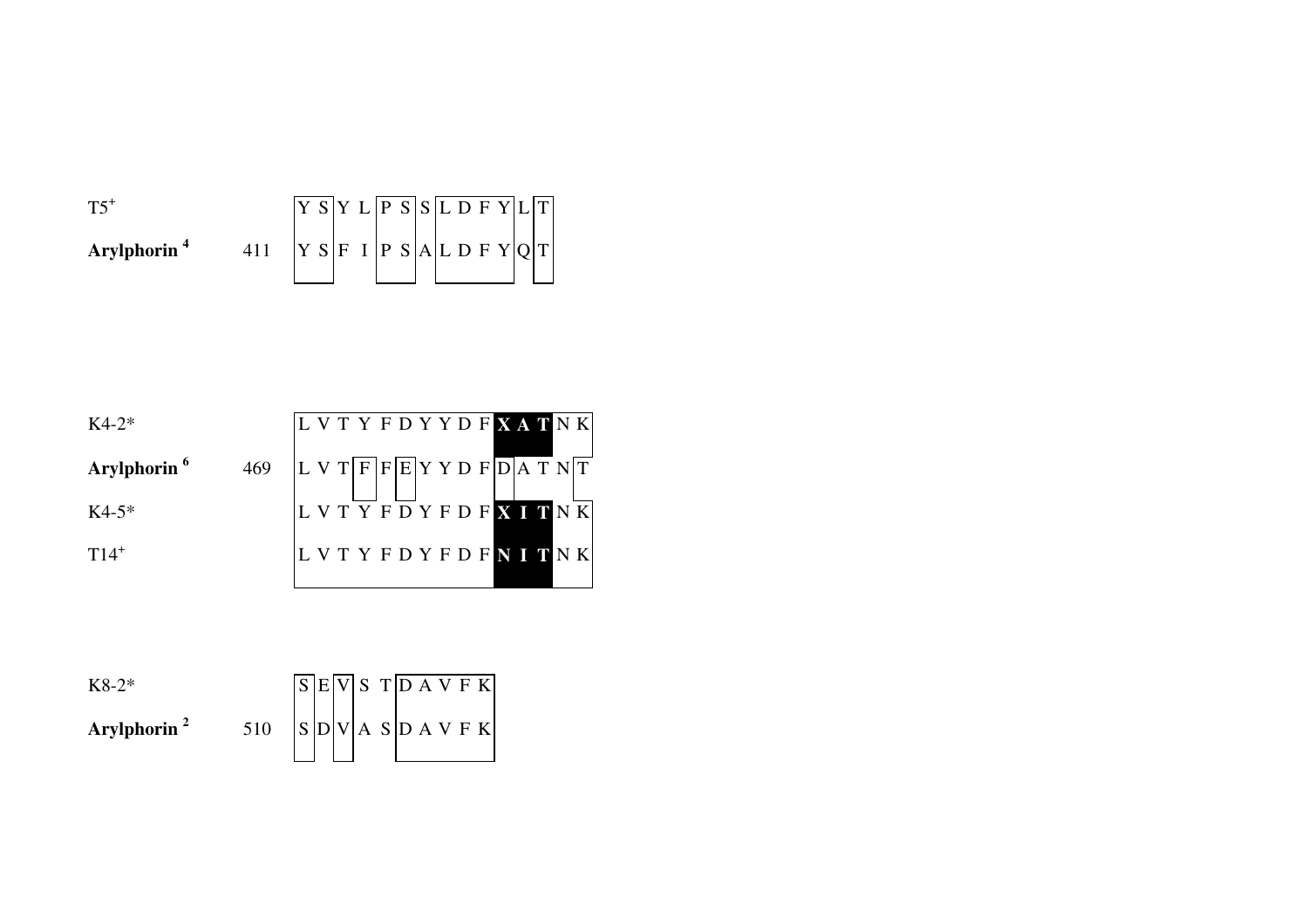

 $CB6A-1*$  $S$  V  $L$   $P$  D N  $I$   $P$  R R **Arylphorin** $\mathbf{n}^2$  593 S V Q P D N M P R R

| $T12^+$                 |     | NVTL YHEGE PFAWEYN VPAYFSK                      |  |  |  |  |  |  |  |  |  |  |  |
|-------------------------|-----|-------------------------------------------------|--|--|--|--|--|--|--|--|--|--|--|
| Arylphorin <sup>6</sup> | 675 | $D V S V Y H E G E Y H A Y E Y N V P A Y F S H$ |  |  |  |  |  |  |  |  |  |  |  |